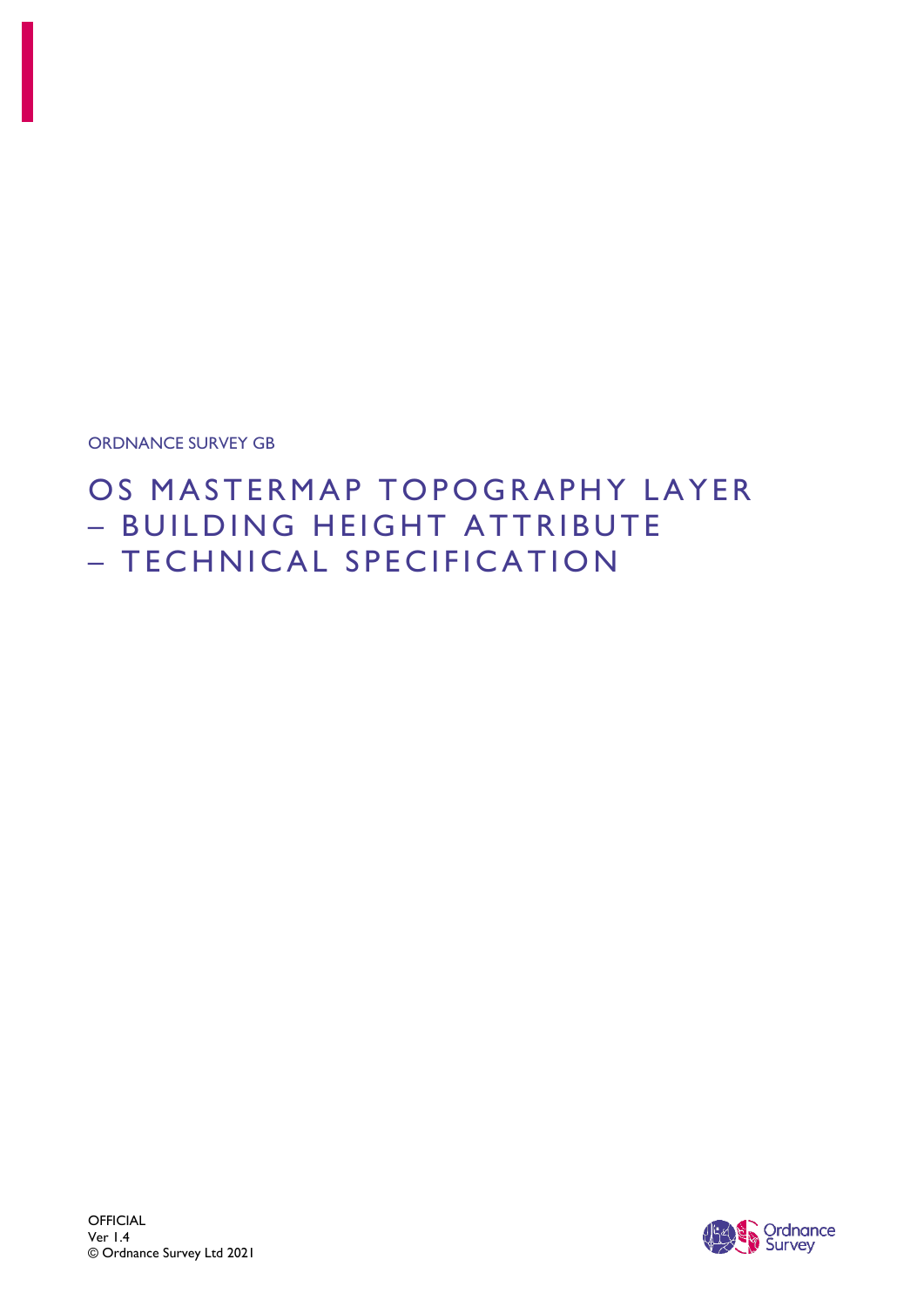### **Version history**

| <b>Version</b>   | <b>Date</b> | <b>Description</b> |
|------------------|-------------|--------------------|
| 1.0              | 03/2016     | Initial version.   |
| 1.2              | 10/2018     | Minor updates.     |
| 1.3              | 10/2020     | Minor updates.     |
| $\overline{1.4}$ | 1/2021      | Minor updates.     |

### **Purpose of this document**

This document provides information about and insight into the OS MasterMap Topography Layer – Building Height Attribute product and its potential applications. For information on the contents and structure of OS MasterMap Topography Layer – Building Height Attribute, please refer to the Overview and the Getting Started Guide.

The terms and conditions on which OS MasterMap Topography Layer – Building Height Attribute is made available to you and your organisation are contained in that Ordnance Survey customer contract. Please ensure your organisation has signed a valid current customer contract to be able to use OS MasterMap Topography Layer – Building Height Attribute.

We may change the information in this document at any time, giving you the notice period set out in your contract. We do not accept responsibility for the content of any third-party websites referenced or accessed in or through this document.

This document has been screened according to Ordnance Survey's Equality Scheme. If you have difficulty reading this information in its current format and would like to find out how to access it in a different format (braille, large print, computer disk or in another language), please contact us on: +44 (0)3456 05 05 05.

### **Copyright in this document**

© Ordnance Survey Limited 2021. This document (including for the avoidance of doubt, any mapping images reproduced within it) is protected by copyright and apart from the rights expressly granted within this document to use the content, all rights are reserved. Any part of this document may be copied for use internally in your organisation or business so that you can use OS MasterMap Topography Layer – Building Height Attribute under the terms of your licence (but not otherwise).

No part of this document may be reproduced or transmitted in any form or by any means (including electronically) for commercial exploitation, onward sale or as free promotional material without getting the written consent of Ordnance Survey beforehand.

#### **Trademarks**

Ordnance Survey, OS, OS Logos, OSGB36, OS MasterMap and TOID are registered trademarks, and OS MasterMap Topography Layer – Building Height Attribute is a trademark of Ordnance Survey, Britain's mapping agency.

### **Contact details**

[OS website 'Contact us' page](https://www.ordnancesurvey.co.uk/contact-us) [\(https://www.ordnancesurvey.co.uk/contact-us\)](https://www.ordnancesurvey.co.uk/contact-us).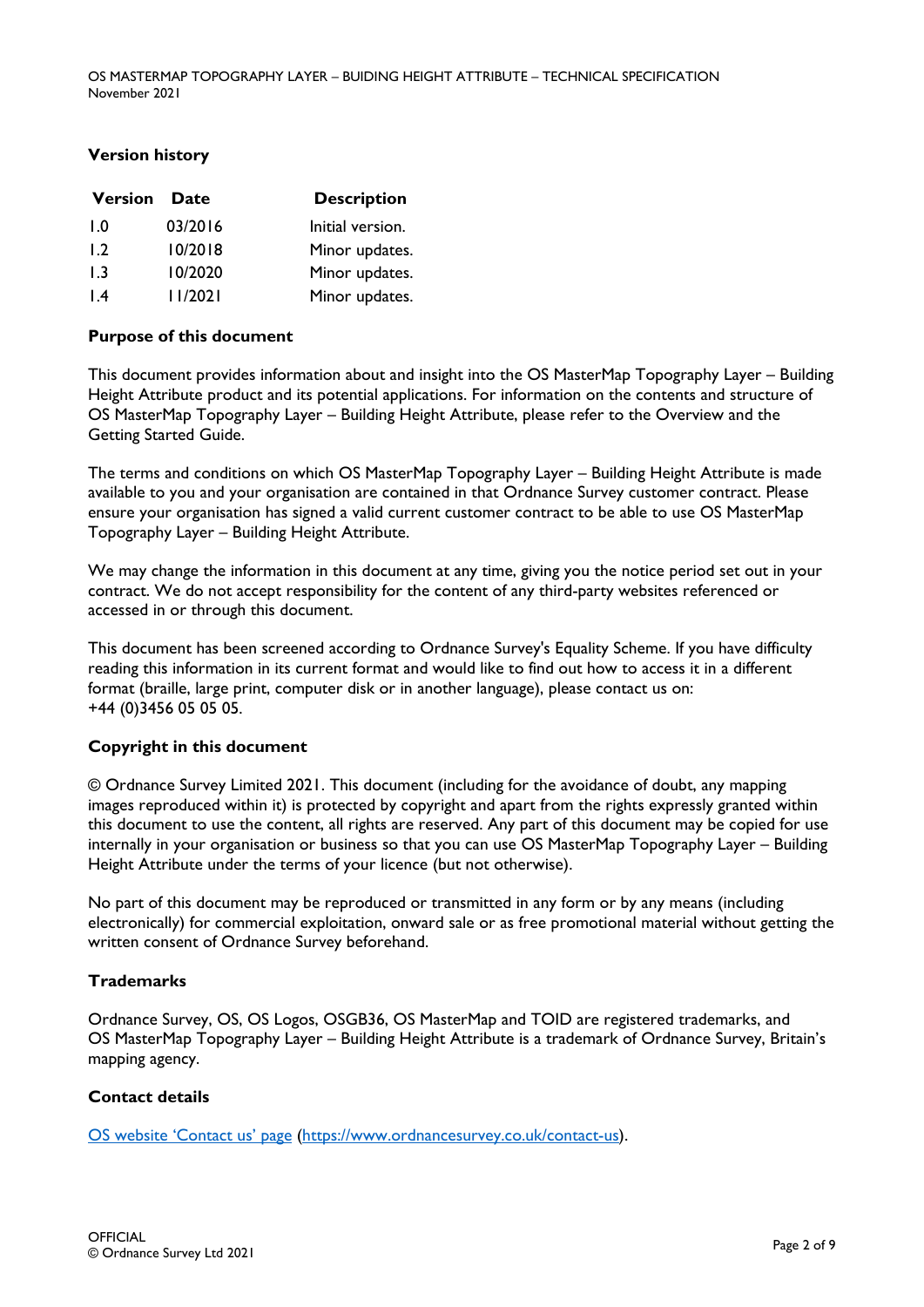# **Contents**

| $  \cdot  $ |  |
|-------------|--|
| 1.2         |  |
| 1.3         |  |
| 2.          |  |
| 2.1         |  |
| 2.2         |  |
| 2.3         |  |
| 2.4         |  |
| 2.5         |  |
| 2.6         |  |
|             |  |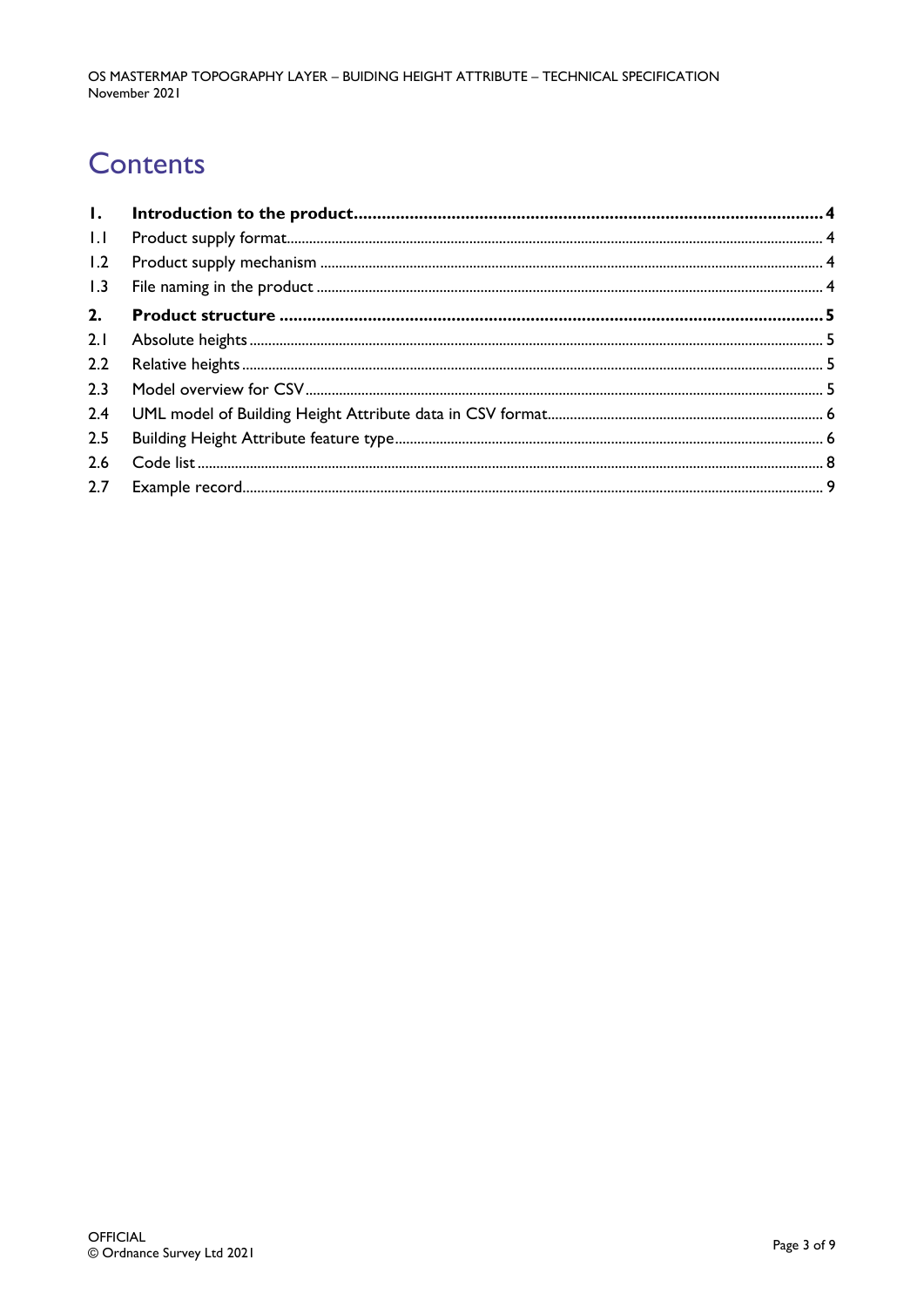OS MASTERMAP TOPOGRAPHY LAYER – BUIDING HEIGHT ATTRIBUTE – TECHNICAL SPECIFICATION November 2021

# <span id="page-3-0"></span>1. Introduction to the product

OS MasterMap Topography Layer – Building Height Attribute is a dataset containing absolute and relative height values for buildings and selected structures contained within OS MasterMap Topography Layer. It is an enhancement to, and forms part of, OS MasterMap Topography Layer.

Building Height Attribute contains height values for buildings, tanks, chimneys (industrial) and glasshouses, specifically for Topographic Area features with the theme of 'Buildings' within OS MasterMap Topography Layer. It is necessary to join the Building Height Attribute data to the corresponding OS MasterMap Topography Layer feature to which it belongs, identified by the building topographic identifier (TOID). As such, an OS MasterMap Topography Layer licence is required to use the Building Height Attribute data. The Building Height Attribute data provides full national coverage.

## <span id="page-3-1"></span>1.1 Product supply format

Building Height Attribute data is supplied in comma-separated values (CSV) file format. Files will not be compressed.

## <span id="page-3-2"></span>1.2 Product supply mechanism

OS MasterMap Topography Layer – Building Height Attribute is supplied as an online download. You can download data in CSV format from the [OS Data Hub](https://osdatahub.os.uk/) [\(https://osdatahub.os.uk/\)](https://osdatahub.os.uk/).

The product is currently still available for customers to request through OS [Orders](https://orders.ordnancesurvey.co.uk/sso/login.shtml) [\(https://orders.ordnancesurvey.co.uk/sso/login.shtml\)](https://orders.ordnancesurvey.co.uk/sso/login.shtml).

Building Height Attribute is supplied in 5km² geographic chunks. Each 5km² chunk will contain Building Height Attribute values for any building polygon that intersects that area. As such, any Building Height Attribute values that fall across tile boundaries in contiguous tiles will be duplicated.

Tiles are supplied with all available data contained within them. Not all 5km² tiles will have complete coverage.

## <span id="page-3-3"></span>1.3 File naming in the product

The CSV files are named as the 5km2 chunks they correspond to, for example:

- **TQ2060** for TQ26SW
- **TQ2065** for TQ26NW
- **TQ2560** for TQ26SE
- **TQ2565** for TQ26NE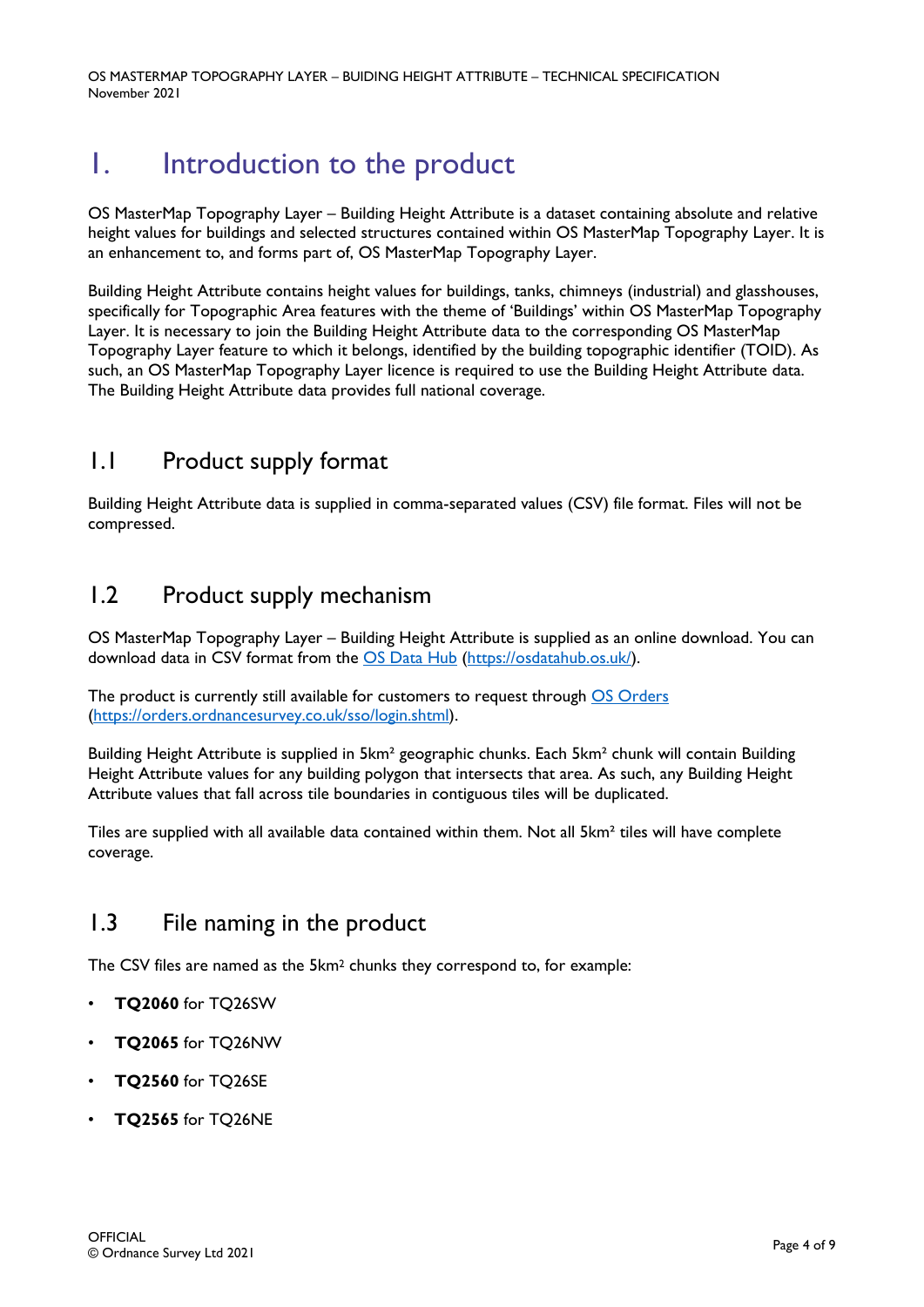OS MASTERMAP TOPOGRAPHY LAYER – BUIDING HEIGHT ATTRIBUTE – TECHNICAL SPECIFICATION November 2021

# <span id="page-4-0"></span>2. Product structure

OS MasterMap Topography Layer – Building Height Attribute consists of three absolute height values and two relative height values for each building polygon. The included structures – tanks, chimneys (industrial) and glasshouses – are not distinguished from the buildings in this dataset. As such, they are subject to the same attribution and parameters. The unit of measurement used for absolute and relative building heights is metres.

## <span id="page-4-1"></span>2.1 Absolute heights

The absolute building heights describe the height of the buildings and selected structures at three distinct points. They are measured against Ordnance Datum Newlyn (ODN) and require the use of other height products (for example, OS Terrain 5) to give meaningful heights to the building features. If we have been unable to calculate a valid value or have insufficient confidence in a value for any of these attributes, the fields will be populated as NULL.

## <span id="page-4-2"></span>2.2 Relative heights

Relative building heights have been generated from the absolute height values. These provide height values that can be utilised without the use of other height products. If we have been unable to calculate a valid value or have insufficient confidence in a value for any of these attributes, the field will be populated as NULL.

# <span id="page-4-3"></span>2.3 Model overview for CSV



*Figure 1: High-level overview data model showing the relationship between the Topographic Area feature type in OS MasterMap Topography Layer and the Building Height Attribute feature type.*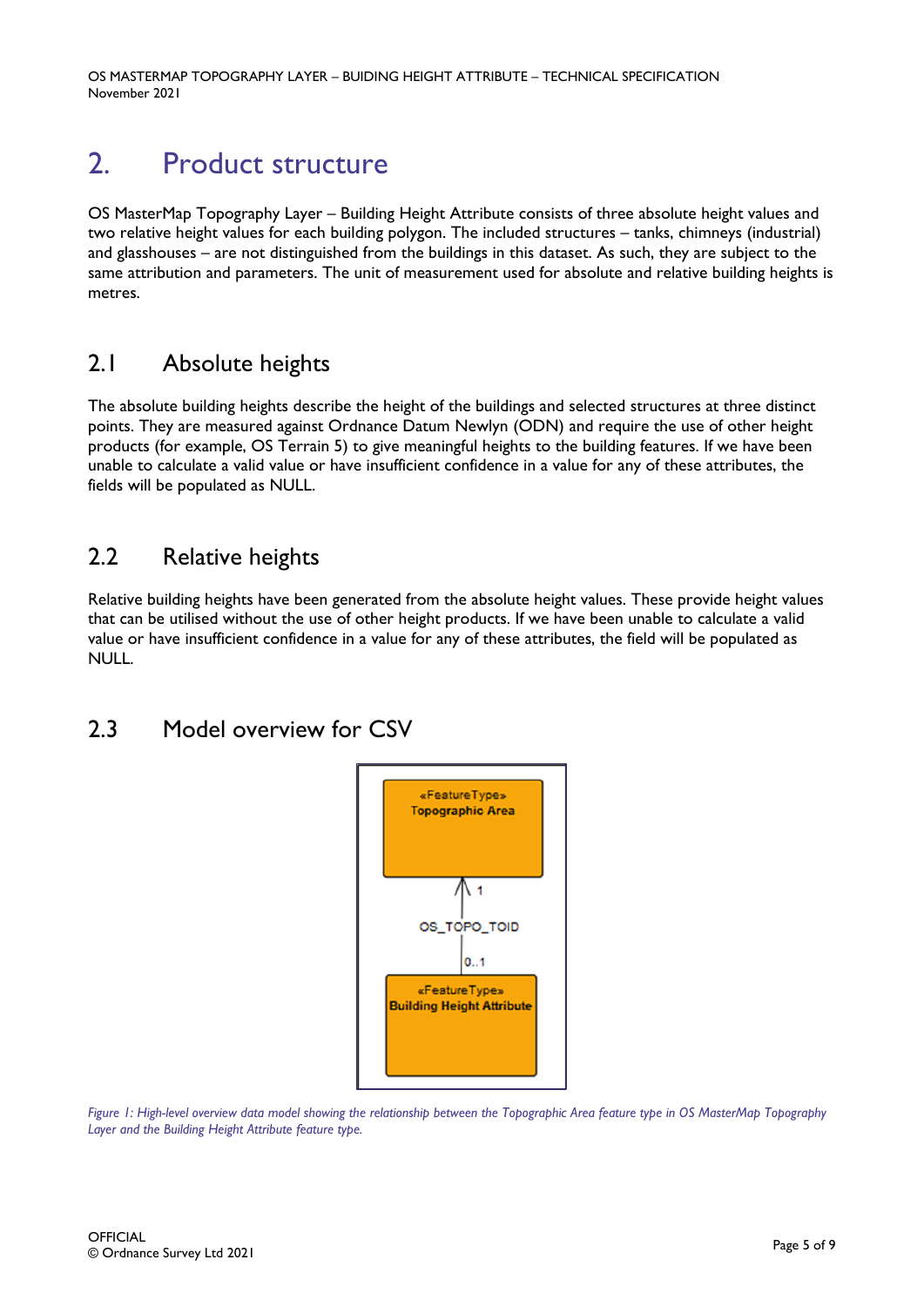# <span id="page-5-0"></span>2.4 UML model of Building Height Attribute data in CSV format

The Unified Modeling Language (UML) model of OS MasterMap Topography Layer – Building Height Attribute in CSV format can be seen in Figure 2:



<span id="page-5-1"></span>*Figure 2: UML model showing the OS MasterMap Topography Layer – Building Height Attribute feature type and code list for the CSV supply.*

# 2.5 Building Height Attribute feature type

This section describes the single feature type that makes up the OS MasterMap Topography Layer – Building Height Attribute product. The Building Height Attribute feature type has 10 attributes. The following information is given about each attribute:

**Attribute Name and Definition**: The name of the attribute and what it is describing.

|  | <b>Attribute Type</b> : The nature of the attribute. The following values may occur: |  |  |
|--|--------------------------------------------------------------------------------------|--|--|
|  |                                                                                      |  |  |

| <b>Type</b>            | <b>Description</b>                                                      |
|------------------------|-------------------------------------------------------------------------|
| Date                   | Specifies a day within the Gregorian calendar in the format YYYY-MM-DD. |
| Integer                | Any positive or negative whole number or zero.                          |
| Real                   | A floating point number.                                                |
| <b>CharacterString</b> | An ordered set of characters.                                           |

**Multiplicity**: Describes how many times this element is expected to be populated in the data. An attribute may be optional or mandatory within the product as denoted by the following:

- [1] indicates that the attribute is mandatory and can only occur once.
- [0..1] indicates that the attribute is optional; if present, it only occurs once.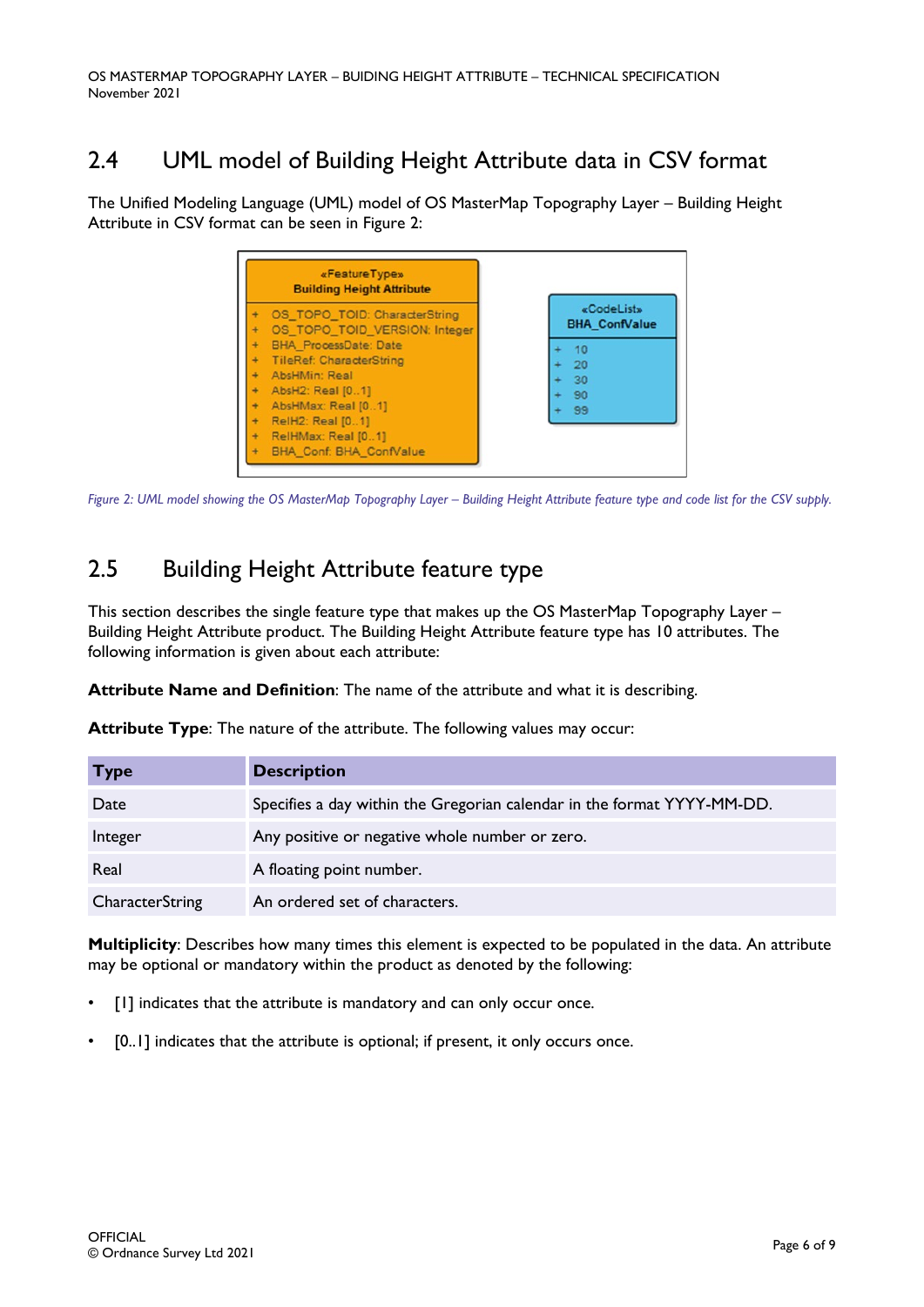| <b>Building Height Attribute</b>                                                                                                                                                                                  |                                                                                                         |                  |  |  |  |
|-------------------------------------------------------------------------------------------------------------------------------------------------------------------------------------------------------------------|---------------------------------------------------------------------------------------------------------|------------------|--|--|--|
| OS TOPO TOID                                                                                                                                                                                                      |                                                                                                         |                  |  |  |  |
| Description: Unique feature identifier of the topographicArea building polygon taken from OS MasterMap<br>Topography Layer.                                                                                       |                                                                                                         |                  |  |  |  |
| Type: CharacterString                                                                                                                                                                                             | Length: 20                                                                                              | Multiplicity: I  |  |  |  |
| OS_TOPO_TOID_VERSION                                                                                                                                                                                              |                                                                                                         |                  |  |  |  |
| Description: The version number of the TOID for which the height values have been calculated.                                                                                                                     |                                                                                                         |                  |  |  |  |
| Type: Integer                                                                                                                                                                                                     | Length: 3                                                                                               | Multiplicity: I  |  |  |  |
| <b>BHA ProcessDate</b>                                                                                                                                                                                            |                                                                                                         |                  |  |  |  |
| Description: The date that the Building Height Attribute values were calculated for the given<br>OS_TOPO_TOID. Dates will follow the structure YY-MM-DD.                                                          |                                                                                                         |                  |  |  |  |
| Type: Date                                                                                                                                                                                                        | Length: 10                                                                                              | Multiplicity: I  |  |  |  |
| <b>TileRef</b>                                                                                                                                                                                                    |                                                                                                         |                  |  |  |  |
|                                                                                                                                                                                                                   | Description: The 5km <sup>2</sup> tile reference within which the Building Height Attribute is located. |                  |  |  |  |
| Type: CharacterString                                                                                                                                                                                             | Length: 6                                                                                               | Multiplicity: I  |  |  |  |
| <b>AbsHMin</b>                                                                                                                                                                                                    |                                                                                                         |                  |  |  |  |
| and the underlying ground surface.                                                                                                                                                                                | Description: AbsHMin is the absolute minimum height of the intersection of the external building walls  |                  |  |  |  |
| Type: Real                                                                                                                                                                                                        | Length: 4.1                                                                                             | Multiplicity: I  |  |  |  |
| AbsH <sub>2</sub>                                                                                                                                                                                                 |                                                                                                         |                  |  |  |  |
| Description: AbsH2 is the absolute height of the base of the roof, that is, where the roof intersects the<br>principal part of the building. The principal part of the building is defined as the main structure. |                                                                                                         |                  |  |  |  |
| Type: Real                                                                                                                                                                                                        | Length: 4.1                                                                                             | Multiplicity: 01 |  |  |  |
| <b>AbsHMax</b>                                                                                                                                                                                                    |                                                                                                         |                  |  |  |  |
| Description: AbsHMax is the absolute height of the highest point on the building and can include any<br>structure, such as chimneys, plant housings and machinery.                                                |                                                                                                         |                  |  |  |  |
| Type: Real                                                                                                                                                                                                        | Length: 4.1                                                                                             | Multiplicity: 01 |  |  |  |
| RelH <sub>2</sub>                                                                                                                                                                                                 |                                                                                                         |                  |  |  |  |
| Description: RelH2 = AbsH2 - AbsHMin.<br>RelH2 is the relative building height from the base of the building (AbsHMin) to the height of the base of<br>the roof (AbsH2).                                          |                                                                                                         |                  |  |  |  |
| Type: Real                                                                                                                                                                                                        | Length: 4.1                                                                                             | Multiplicity: 01 |  |  |  |
| <b>RelHMax</b>                                                                                                                                                                                                    |                                                                                                         |                  |  |  |  |
| Description: RelHMax = AbsHMax - AbsHMin.                                                                                                                                                                         |                                                                                                         |                  |  |  |  |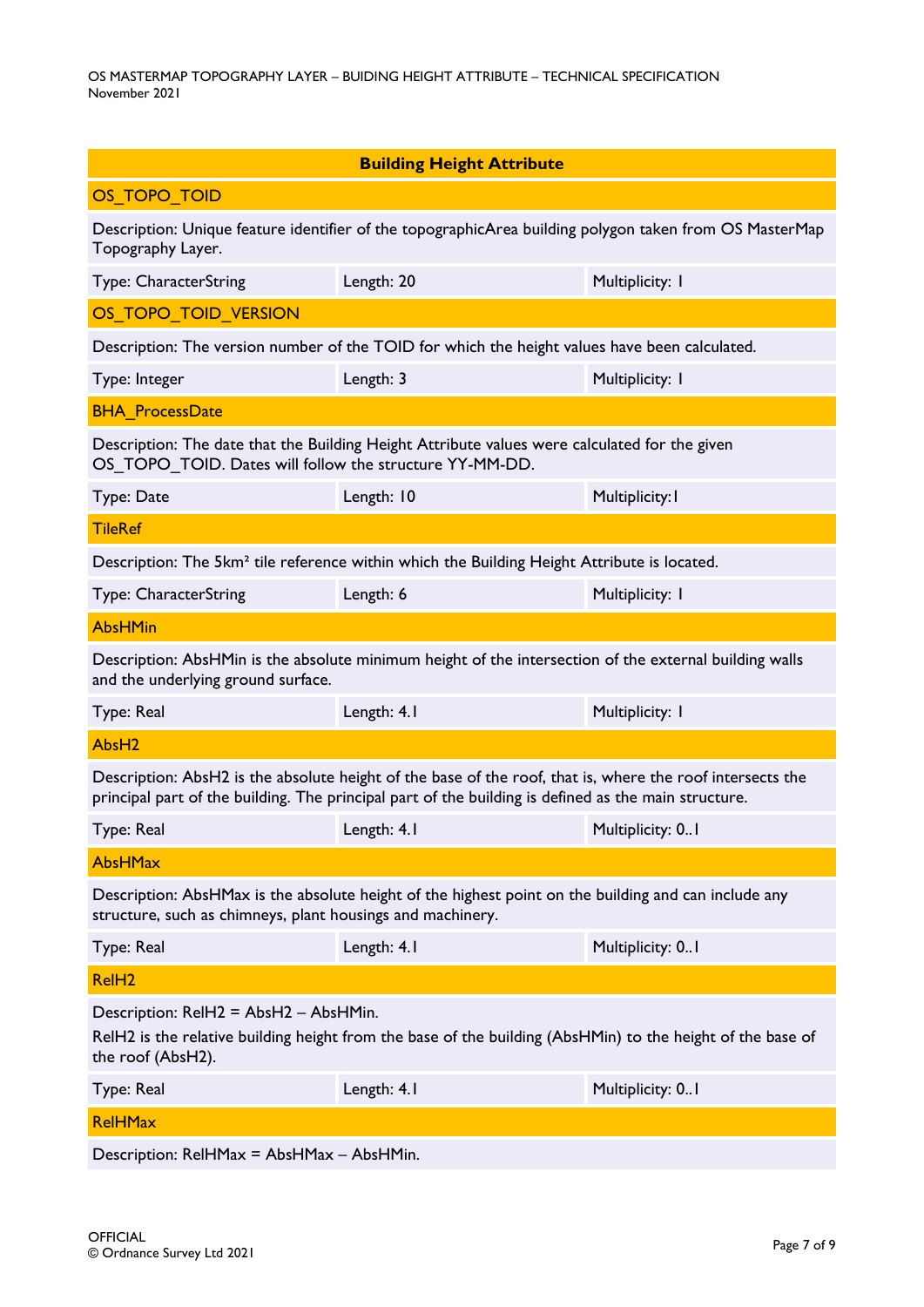| <b>Building Height Attribute</b>                                                                                                                 |             |                  |  |
|--------------------------------------------------------------------------------------------------------------------------------------------------|-------------|------------------|--|
| RelHMax is the relative building height from the base of the building (AbsHMin) to the height of the<br>highest point on the building (AbsHMax). |             |                  |  |
| Type: Real                                                                                                                                       | Length: 4.1 | Multiplicity: 01 |  |
| <b>BHA Conf</b>                                                                                                                                  |             |                  |  |
| Description: A qualitative assessment of the confidence of the height statistics for each topographicArea<br>building polygon.                   |             |                  |  |
| Type: BHA ConfValue                                                                                                                              | Length: 2   | Multiplicity: I  |  |

# <span id="page-7-0"></span>2.6 Code list

| <b>Code list: BHA_ConfValue</b><br>List of values describing the confidence we have in the accuracy<br>of the Building Height Attribute values per building. |                   |                                                                                                                                                                              |  |
|--------------------------------------------------------------------------------------------------------------------------------------------------------------|-------------------|------------------------------------------------------------------------------------------------------------------------------------------------------------------------------|--|
| <b>Value</b>                                                                                                                                                 | <b>Confidence</b> | <b>Description</b>                                                                                                                                                           |  |
| $\overline{10}$                                                                                                                                              | <b>High</b>       | Buildings that are represented well by the Building Height<br>Attribute values and for which we have high confidence in<br>the geometric accuracy of the values.             |  |
| 20                                                                                                                                                           | Moderate          | Buildings that are represented well by the Building Height<br>Attribute values but where we do not have a high<br>confidence in the geometric accuracy of the height values. |  |
| 30                                                                                                                                                           | Low               | Buildings that have a complex geometry which cannot be<br>accurately represented using the Building Height Attribute<br>values.                                              |  |
| 90                                                                                                                                                           | Incomplete        | Buildings for which we have not been able to calculate<br>some or all of the Building Height Attribute values.                                                               |  |
| 99                                                                                                                                                           | Not Assessed      | Buildings for which the confidence level of the Building<br>Height Attribute values has not been assessed.                                                                   |  |